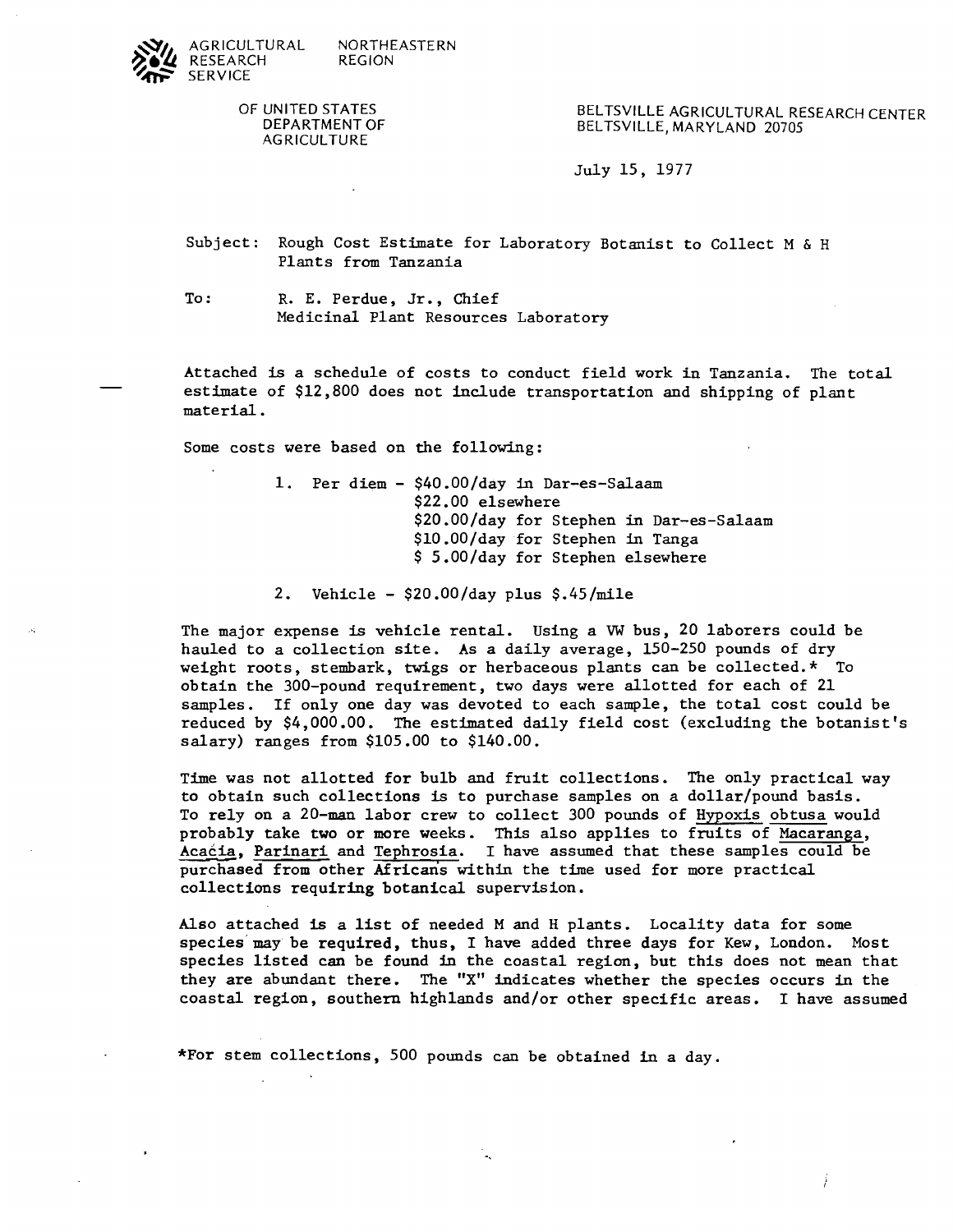that most samples will first have been collected from the southern highlands, but some species, like Chenopodium procerum, will probably have to be later collected from the Usambaras. The coastal region here represents the Usambara Mountains-and a 50-mile radius within Dar-es-Salaam. Some of the plants needed are based on general samples supplied by *Mr.* Mwasumbi.

The reason for many active species occurring in the Usambara Mountains is because coastal Tanzania is a notable refugium in tropical Africa. The coastal forests are not only represented by many widespread African species, but include numerous endemics, some of which are monotypic genera in families like the Celastraceae and Annonaceae. Working in these very rich forests also means one must take extra care in identifying the active species.

The "other" areas not specified can be treated as optional. For example, Tabernaemontana ventricosa occurs in the Usambara Mountains, but it may not be common there. However, we now know that T. ventricosa is abundant in Lake Manyara National Park. But, it will cost a minimum of \$1,000 to obtain a sample from Lake Manyara - 60% of this cost due to travel expenses. Visits to the "other" areas were not included in overall cost estimate.

Russiant Dight

Richard W. Spjut, Botanist Medicinal Plant Resources Laboratory

CC : **A.** S. Barclay

 $\overline{2}$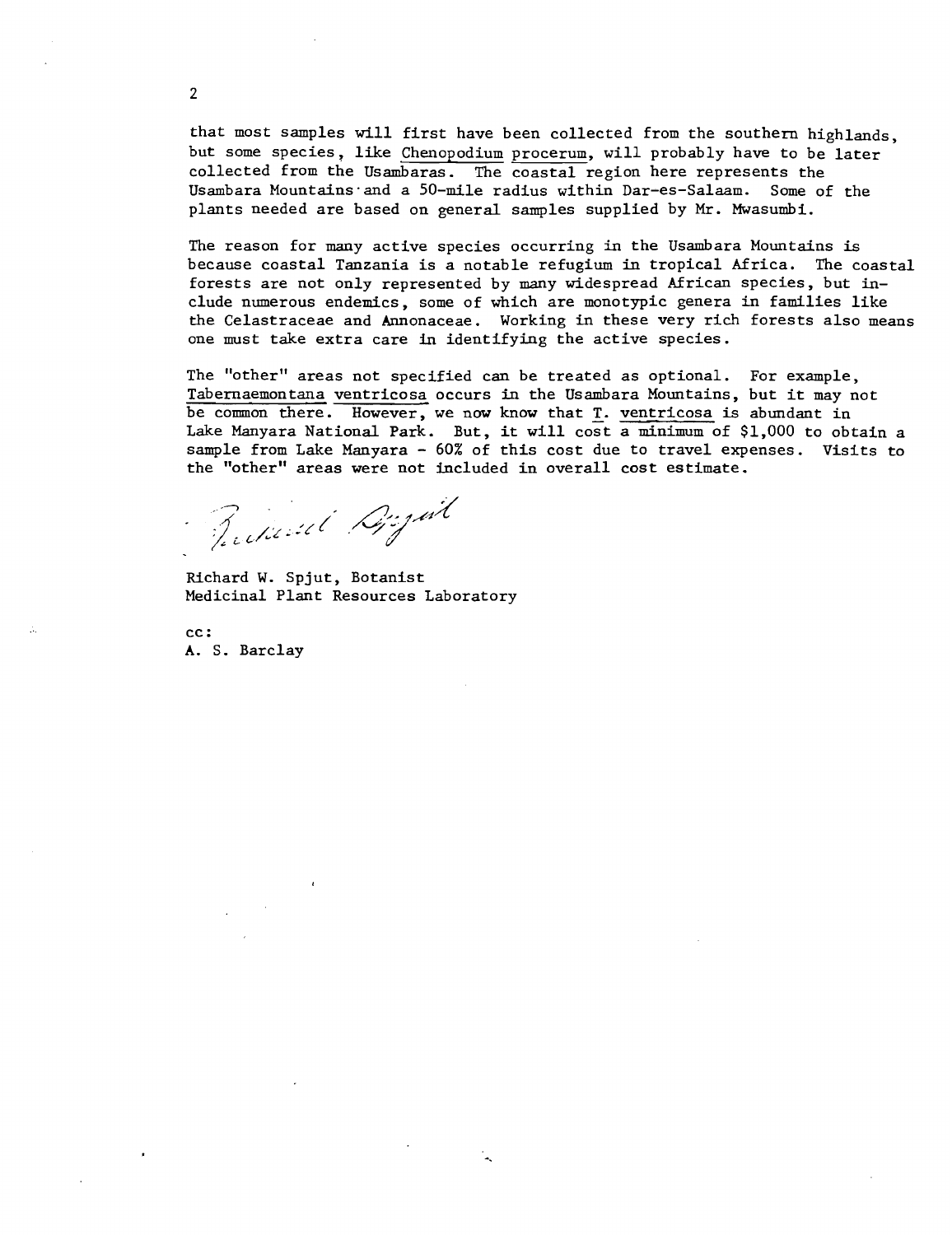## **COSTS**

|                                   |                |          | Travel      |              |           |
|-----------------------------------|----------------|----------|-------------|--------------|-----------|
|                                   | Days           | Per diem | (Vehicle)   | Mileage      | Total     |
| Beltsville -<br>Dar-es-Salaam via |                |          |             |              |           |
| London & return                   | 3              | \$72.00  | \$1800.00   |              | \$1872,00 |
| Kew. London                       | 3              | \$156.00 | 20.00<br>S. |              | \$176.00  |
| Dar-es-Salaam<br>(Preparations &  |                |          |             |              |           |
| Final Arrangements)               | 12             | \$480.00 | \$220.00    | \$108.00     | \$808.00  |
| Travel to Southern<br>Highlands   | $\mathbf{2}$   | \$44.00  | 40.00<br>\$ | \$225.00     | \$309.00  |
| Work in Southern<br>Highlands     | 42             | \$924.00 | \$840.00    | \$1228.00    | \$2992.00 |
| Travel to Dar-es-Salaam           | $\overline{2}$ | \$44.00  | 40.00<br>\$ | \$225.00     | \$309.00  |
| Work in Dar-es-Salaam             | 11             | \$440.00 | \$220.00    | \$234.00     | \$894.00  |
| Dar-es-Salaam to Tanga            | 1              | \$22.00  | 20.00<br>\$ | 77.00<br>\$  | \$119.00  |
| Work in Tanga                     | 20             | \$440.00 | \$400.00    | \$450.00     | \$1290.00 |
| Tanga to Dar-es-Salaam            | $\mathbf{1}$   | \$22.00  | \$<br>20.00 | \$.<br>77.00 | \$8119.00 |
|                                   |                |          |             |              |           |
| <b>SUBTOTAL</b>                   | 97             |          |             |              | \$8888.00 |
|                                   |                |          |             |              |           |
|                                   |                |          |             |              |           |

 $\overline{1}$ 

| Labor - $$25/day$ \$ 1800.00          |  |
|---------------------------------------|--|
| Stephen's salary - $$5.00/day$ 450.00 |  |
| Stephen's per diem960.00              |  |
| Stephen's travel150.00                |  |
| Excess baggage500.00                  |  |
| Miscellaneous500.00                   |  |
| $TOTAL$ \$ 3910.00<br>$+8888.00$      |  |

 $\hat{\boldsymbol{\beta}}$ 

 $\bar{z}$ 

**GRAND** TOT AL.........-\$ 12,800.00

ù,

 $\mathcal{M}_{\mathcal{A}}$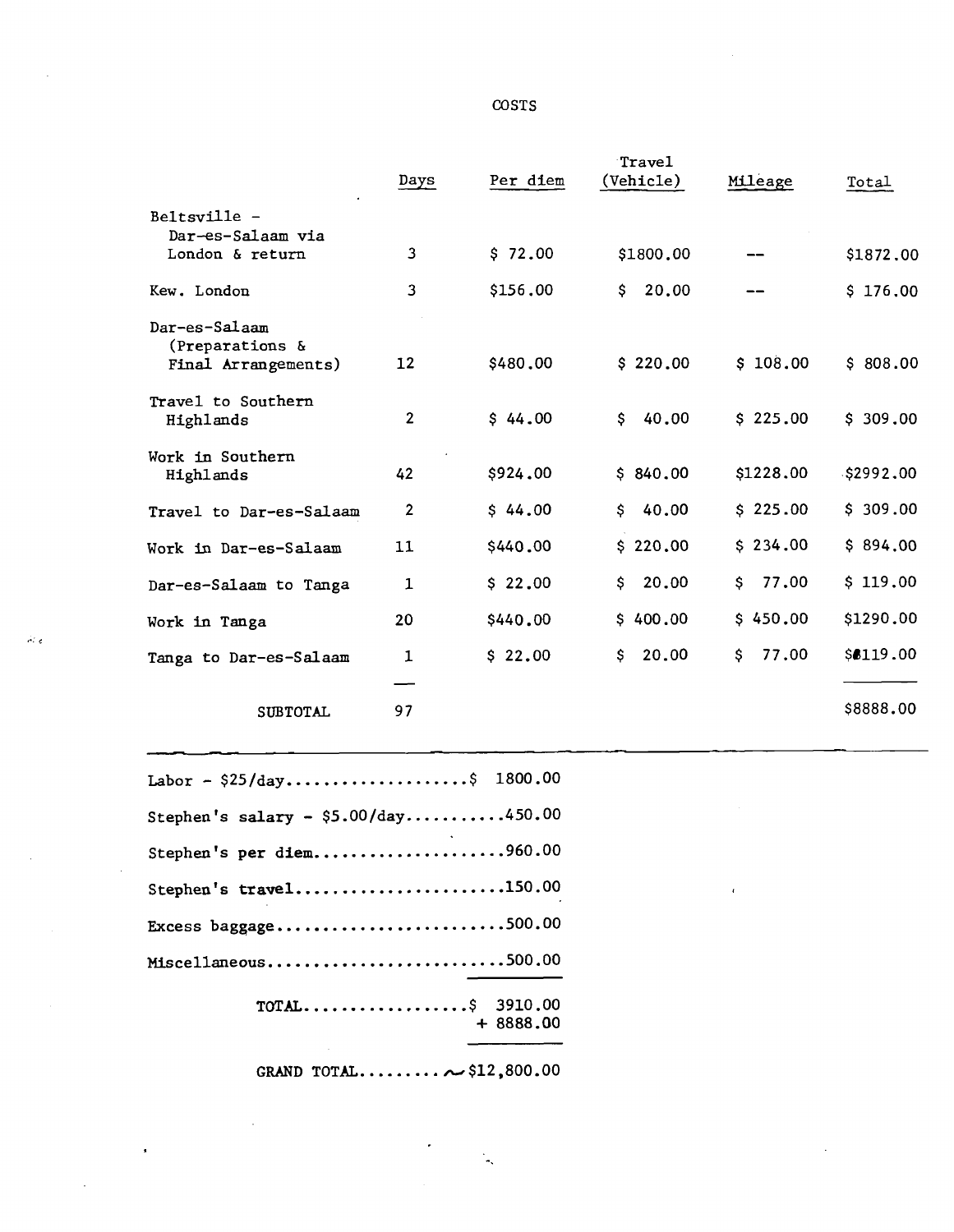## PLANTS AND LOCATIONS

 $\bar{\mathcal{A}}$ 

 $\ddot{\phantom{a}}$ 

 $\mathcal{L}^{(1)}$  ,  $\mathcal{L}^{(2)}$ 

# <sup>67</sup>- 99% Probable

| Species                                | Coastal Region | S. Highland  | Other       |
|----------------------------------------|----------------|--------------|-------------|
| Acalypha stuhlmannii - pl              | X              | $\mathbf{X}$ |             |
| Afrocrania volkensii - sb              | X              | X            |             |
| Agauria salicifolia - sb               | X.             | X            |             |
| Gnidia kraussiana - pl                 |                | X            |             |
| Hypoestes verticillaris - pl           | X              | $\mathbf{X}$ |             |
| Excoecaria bussei - sb                 | $\mathbf X$    |              |             |
| Maprounea africana - rt                | X              |              |             |
| Milletia oblata subsp. intermedia - st | X              | X            |             |
| Monanthotaxis buchananii - tw          | X              |              |             |
| Phoenix reclinata - st-lf              | X              | $\mathbf{?}$ | X           |
| Psorospermum febrifugum - rt           | х              | X.           |             |
| Tabernaemontana ventricosa - rt, ws-sb | X              |              | X           |
| Uvaria kirkii - tw-lf                  | X.             |              |             |
| Warburgia ugandensis - sb              | X              |              | $\mathbf x$ |
| Ximenia caffra - ws-sb                 | X.             | X            |             |
| Bridelia brideliifolia - rt            |                | X            |             |
| 50% Probable                           |                |              |             |
| Acacia mearnsii - fr                   | X              |              |             |

 $\mathbf X$ 

 $\mathbf X$ 

 $\mathbf x$ 

 $\bar{\star}$ 

| $Hypoxis_0btusa - tu$        |  |
|------------------------------|--|
| Parinari curatellifolia - fr |  |
| Peddiea fischeri - rt        |  |

 $\mathbb{Q}$ 

 $\sim$  .